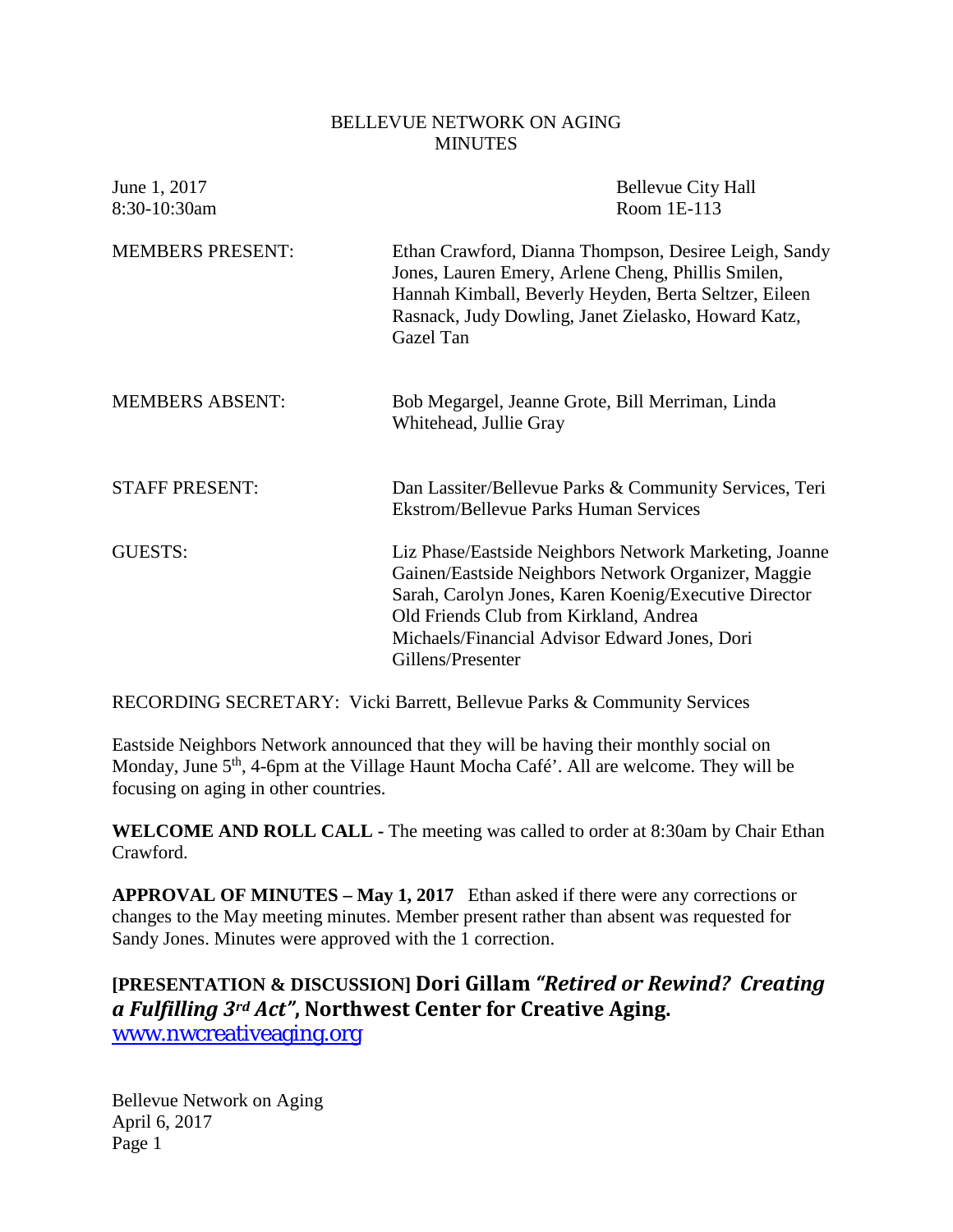"What does retirement mean **for** you? What does retirement mean **to** you? What is or was your original idea about retirement? How many have firm answers? How many are still working it out? How many would like to share?" Howard shared that volunteering helped him, but when you get older it gets harder to focus on several volunteering opportunities. Focusing on one or two works out. Physical and mental issues can limit you. Dori followed up with a story about breaking her arm, shoulder and a spinal cord injury. She was a very active person. Mountain climbing and hiking then all of a sudden she was in a brace unable to do much of anything. She was emphasizing the point that things can change for you without notice. George spoke up saying he didn't have a plan but stopped his corporate job and went into nonprofit. There was never an idea of retirement, "that's what old people do", "don't think about retiring". He said that some of his friends feel the same and that they are always busy but couldn't tell you what they do. He is also finding that some people are finding that they need to keep working some sort of job for financial purposes as they are supporting second and third generations. Phyllis said retirement is hard to plan. She learned over the years, that volunteer work makes her happy. Knowing yourself is key then look around to see what you want to do in retirement.

Dori asked "is retiring the end of a career or just the end of a job? You are not done with your life when you retire. This could be another phase or phases of your life. The word retirement seems to be where a lot of people get hung up. It is merely just leaving a job and entering a new phase of your life." Howard noted that coping with the loss of your classmates, friends and relatives can be difficult. Outliving your generational network is hard. Dori mentioned that the King County Library System has a program for older adults called "Wisdom Café's that is very helpful. One of their topics is "Make New Friends but Keep the Old".

What Men Fear Most About Aging & What Women Fear Most About Aging. An international study that was completed in Western Europe & US ages 50-80. The number 1 fear for men is impotence, 2 weakness, 3 irrelevance, 4 loss of independence, 5 dementia or spousal dementia. The women's list is quite different with, 1 being invisible, 2 being left alone, 3 lack of finances/bag lady, 4 cancer, 5 dependent on others.

She likes the word interdependent rather than dependent as we are already dependent for some things in our life. There are many theories of aging well. Some things are in our control and others are out of our control. Everyone needs something to do, something to look forward to, something to believe in and someone to love. At any age, when a person doesn't have at least two of these things and they are at risk of becoming depressed and suicidal. You need something to keep you moving. You also need something to laugh about. "Have you thought about how you will contribute, what you will learn, who will you teach?" She asked the audience what do you look forward to in life. Grandchildren, greatgrandchildren, travel, hobbies, stimulation, finding community/getting connected, learning. "What do you believe in, faith, volunteering, traveling, continuous learning. Do you have someone to love (humans that can love you back), child, niece, neighbor, friend, (pets are important as well but perhaps not necessarily a good replacement for humans). Some husbands and wives die very close to one another because the surviving spouse will give up, stop eating, become very depressed, etc."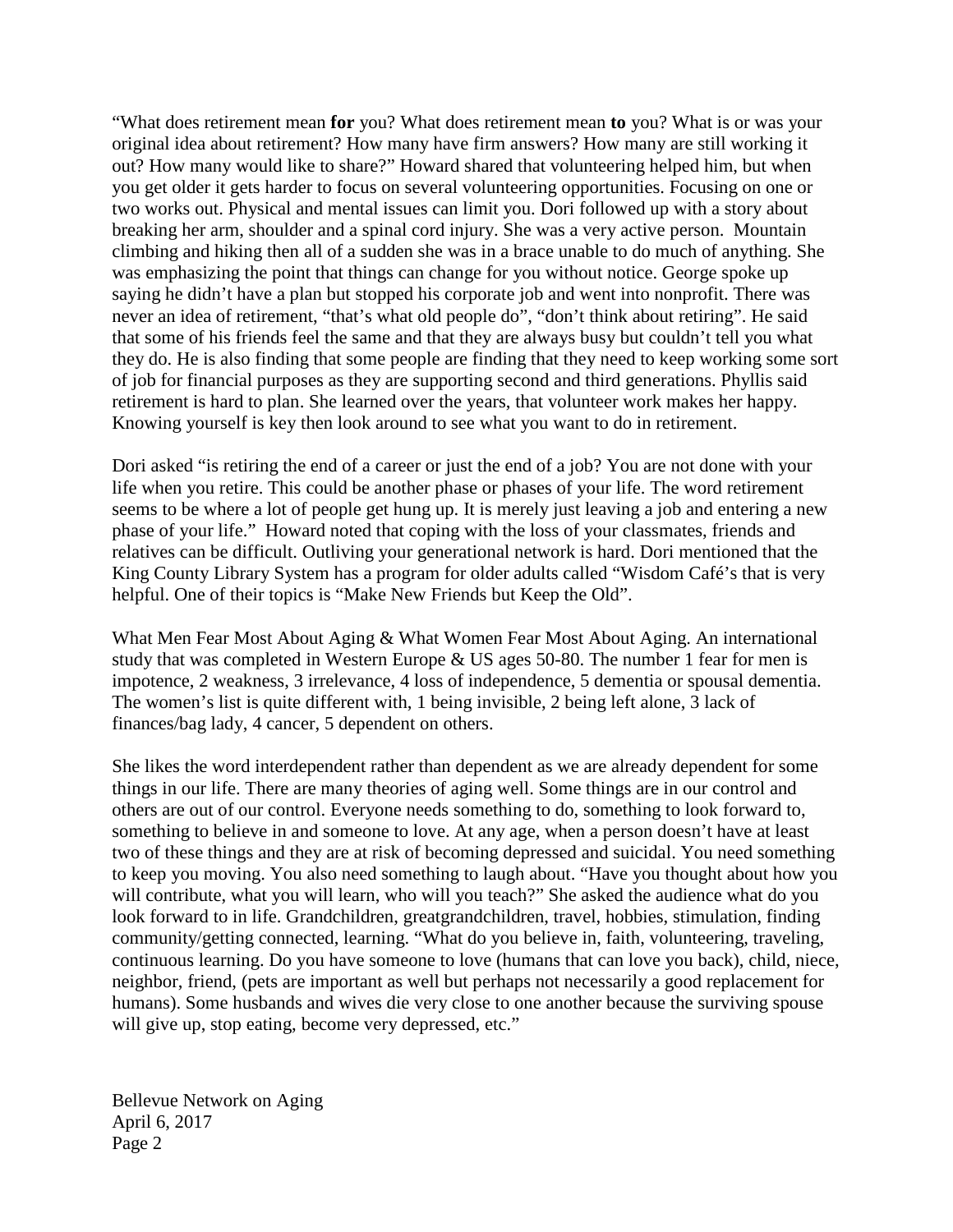"You are not retiring from life when you quit a job, you can still work, volunteer and contribute to society therefore helping yourself as well as others. What makes you laugh, TV, politics, U-Tube videos, comedy/comedians, kids, grandkids, great grandkids, plays, etc. Find your imagination. What do you think you need more of in your life & what can you do without?" Ethan said that you can get overextended with things and need boundaries for yourself. You can't take your talents and knowledge with you, share while you are here. Look for some challenge in your life, something new. You are never too old to set a goal or a dream. What can you do in your life to shake things up? Do the things you want to do with your life, don't wait as you are never 'ready' to do them. Jobs fill your pocket but adventures fill your soul. She challenged everyone to do something in the next 7 days that will shake up their life. It could be something small or something huge. Then go home and tell someone what it is. Let's look to our future more often and do what you want to do. We don't have to fit into anyone else's mold, make your own. Only you can create your next grate phase.

She ended her presentation by recommending the  $3<sup>rd</sup>$  Act Magazine. It's local here in the Pacific Northwest. It's free on-line or hardcopy.

End of presentation.

BREAK (10 minutes)

## **COMMITTEE REPORTS**

### **Advocacy** (reported by Janet Zielasko)

At the May meeting, the committee worked on updating the Federal Legislative Agenda talking points. Several members met yesterday with Congressman Dave Reichert to present the BNOA federal agenda. A meeting is coming up June  $13<sup>th</sup>$  with Senator Smith's representative to present the agenda.

Seven members between Bellevue Network on Aging and Kirkland Senior Council met with Congressman Reichert which lasted about an hour. He listened and said he would be in support of most of what they were talking about including the issue on Social Security including the proposed scrapping the cap which is a complex issue and would take their comments under advisement. It was a good exchange.

They also discussed the issue of the sharp rise in medication expenses. Rich with the Kirkland Senior Council is doing some investigation on the subject. He will report at the next advocacy meeting. At the time of the meeting no one was aware of any Legislative issues regarding slowing medication costs.

The Resolution to address the Social Security crisis, "scrap the cap" is being taken forward to the Kirkland City Council and is being considered to be presented to the Bellevue City Council. The Hearing Aid Bill did not pass, but may be included in the budget. The Senate wants to include it in their bill but the House wants more information first. Dianna reported that there is a good chance it will pass.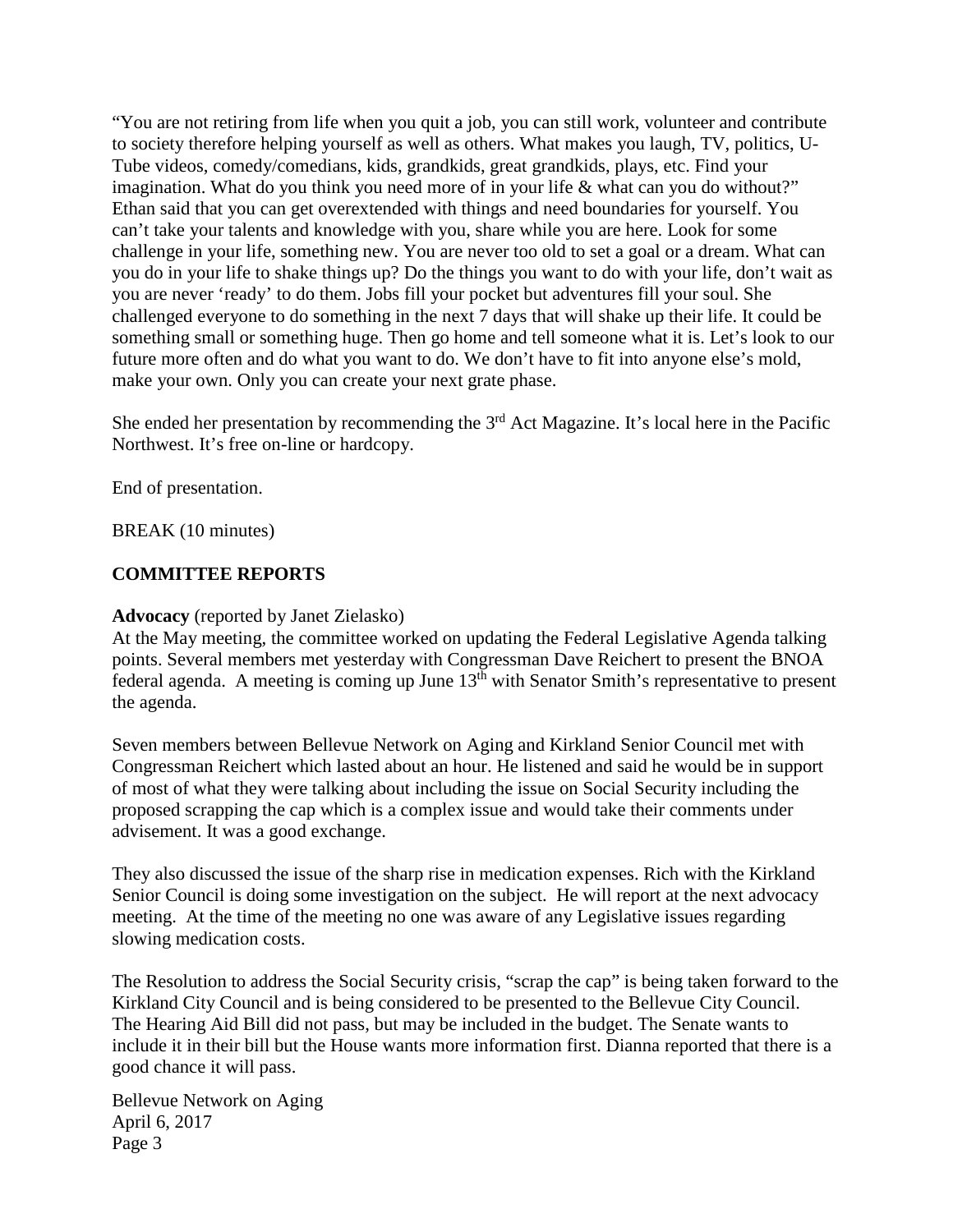## **Outreach, Education Diversity Committee** (reported by Gazel Tan)

At the May meeting the power point to be used in presenting Bellevue issues and resources to citizen groups was continued for development. The project is about half way through revisions on the first draft. They are verifying information.

The committee agreed to staff the BNOA table at the Strawberry Festival. More people are needed for the 3 hour shifts. It's on 6/24 & 25 at Crossroads upper park area. They will be working with the Bellevue Parks & Community Services staff. He needs about 3 more volunteers. Vials of Life will be available as handouts.

## **Transportation/Housing Committee** (reported by Judy Dowling)

The committee finished their revision of the ARCH web-site. They are beginning to work on transportation issues. She mentioned putting something together like the on the ARCH web-site with all the transportation options on the eastside, with service explanations so people can find a way that works for them. They are expecting to complete it in the next few months.

Alex spoke up saying Human Services Division is working on a partnership with Aging and Disability Services and the NW University Signing Council. They will be hosting a meeting at Bellevue City Hall called, "Improving Access to Healthcare". Transportation will be discussed with a panel of transportation experts (two from East King County). This will be a good venue to share your comments of the lack of transportation options.

Monday at 6pm the Bellevue City Council will take a vote on the permanent men's shelter in Eastgate. It can also be watched on BTV. Dan asked people to come in support of Diana as she receives the Elder Abuse Awareness Day Proclamation and gives a short statement on how it is a concern in Bellevue. Howard asked who was looking after the homeless children. Alex said that those under 10 years old are looked after by the state. The 10-18 year olds unaccompanied would be turned into law enforcement then turned into foster care. There is a year-round family shelter in Kirkland.

## **COMMUNITY PARTNERSHIPS REPORTS**

**Eastside Rider** Hannah said she attended an Eastside Easy Rider Collation Tuesday. They had a presentation about Access. They are trying to update their service and utilizing customer service surveys. Part of the problem is that they haven't updated their bus and routes times and traffic has changed dramatically since the last update so they are not working with current information. They are trying to change their current image of bad performance/services. They are also putting out a contract for a new provider or manager. They have incentives and penalties in place for the contractor if they don't meet the performance measures set by Metro. But, there is no way for the customer who is charged for a no-show doctor appointment to be refunded. They are going to start looking at that. Currently Metro has no consistent way to gather customer data. Hannah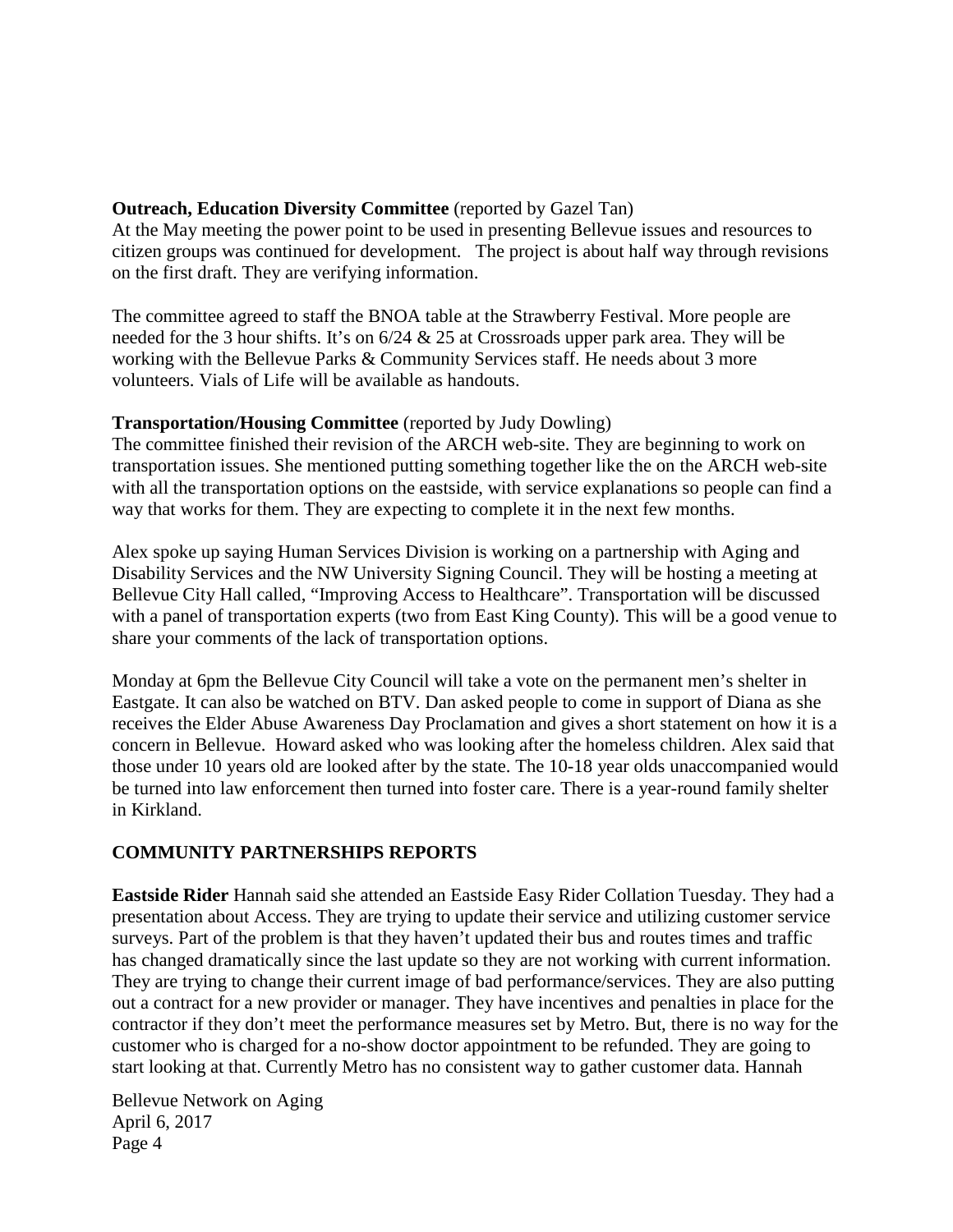thinks people would be more generous in their evaluations if they worked on this aspect. Stacy with King County Mobility Coalition is looking for feedback of Metro services. Someone at the meeting commented that Metro has been collecting date for years and nothing has come of it. Hannah said the next Eastside Easy Rider Meeting is on July  $25<sup>th</sup>$  in Issaquah but dependent upon a presentation they are trying to arrange. Mark Carson/Hopelink Coordinator will send out an email confirming. Alex said this is the same presentation that she and Dan have been trying to line up for the July  $6<sup>th</sup>$  meeting with King County Regional Council is developing their "Transportation 2040 Plan". The Council hired consultants for listing sessions around the county. She said that their committee has been advocating to have a couple of them in East King County and just had confirmed that they will be coming to the 7/6 meeting. She mentioned that Federal funds come to this Council for roads and bridges as well as special needs transportation. She is hoping for a good turn out to this meeting. If you miss the 7/6 meeting perhaps you could attend the 7/25 meeting. It was also mentioned that you may be able to check for Metro's on-line survey. Dan mentioned that they are trying to organize Access Transportation to attend the BNOA August meeting. Alex said it will likely be the same group that Hannah previously mentioned.

### **Eastside Human Services Forum** (reported by Alex O'Reilly)

She wanted to make sure everyone received an invitation to the June 14<sup>th</sup> Summer June/Education Event on Heroin & Prescription Opioid Addition. Event will take place in Redmond, 2-4pm Old Redmond Schoolhouse. Panel will have 2 people, 1 from UW who does a lot of research in this issue and 1 from King County Substance Abuse Division. This will be open to all.

Alex handed new fliers from the Sound Generations on the Minor Repair Program from the City of Bellevue's Major Home Repair Program. Some people may not be aware that the City of Bellevue has a contract with Sound Generations so we can do 'minor' home repairs as well. Additional fliers were requested for handouts at the Strawberry Festival.

Dan said that Alex is leaving as today is her last day, she is now the Human Services Director, and Alex will be doing the hiring for her vacant position.

#### **Timebank**

Jeannie was not at this meeting, no report.

**Aging & Disability Services** (reported by Beverly Heyden) Beverly was unable to attend the last meeting, no report.

**Senior Lobby** Dianna Thompson said they had a speaker that talked about Fall Prevention. She suggested that once the power point is complete, the Outreach Committee could perhaps focus on Fall Prevention Day or month in September.

#### **New Business/Staff Report**

Dan said on Monday Dianna is going to City Council for the Elder Abuse Awareness Day Proclamation and will give about a four minute talk. Last month Dr. Whitehead went to City